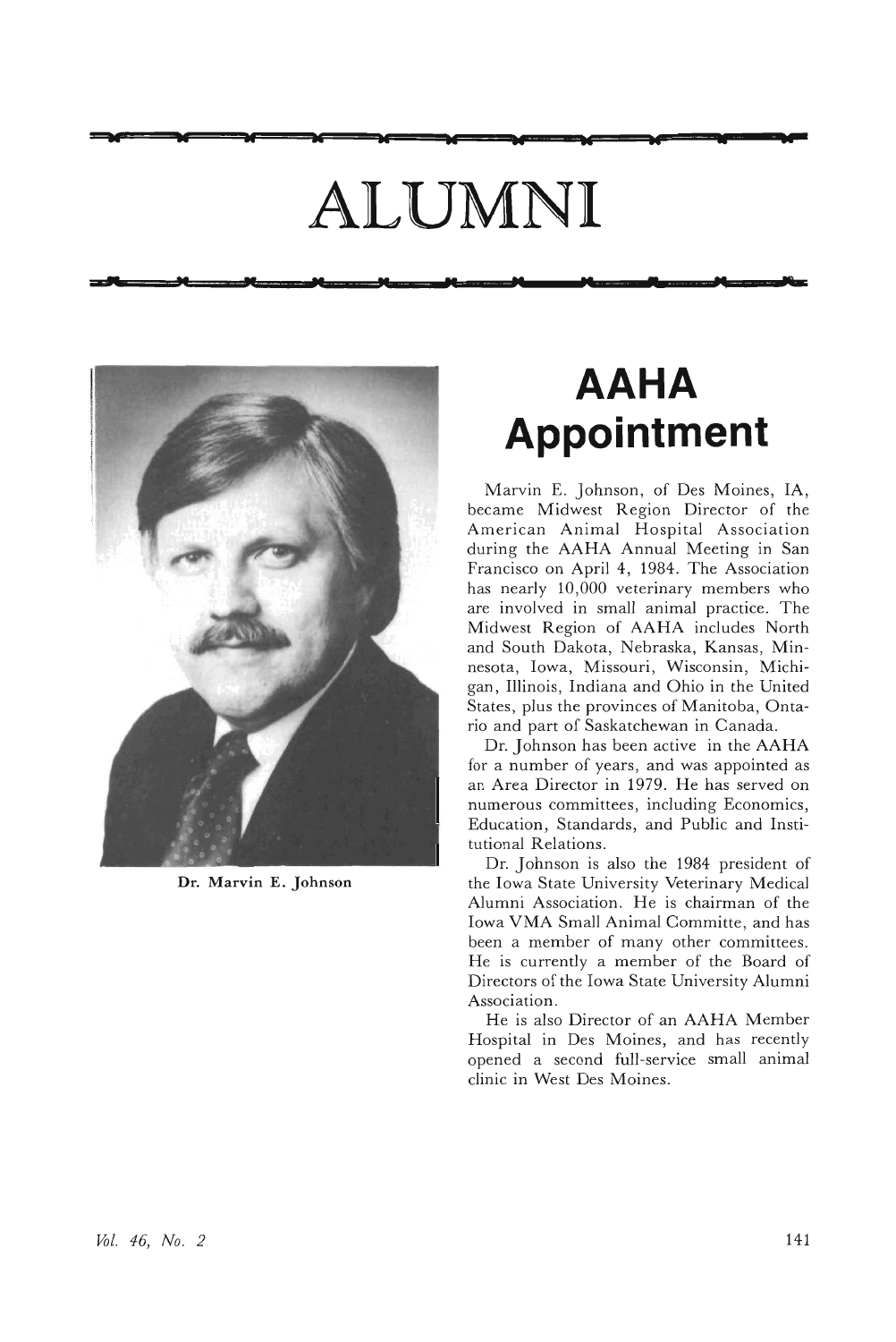

Dr. Stanley E. Held

### **New AVMA Executive Board Member**

Dr. Stanley E. Held, a general practitioner in Buffalo, MN, has been elected to the 16 member Executive Board of the American Veterinary Medical Association.

He will represent veterinarians in District VI, which includes Iowa and Minnesota.

A native of Hinton, lA, Dr. Held earned his veterinary degree in 1957 from Iowa State University. He then spent five years doing graduate work and clinical medicine at the University of Minnesota before purchasing his present five-veterinarian practice in 1962. He served as president of the Minnesota Veterinary Medical Association in 1972 and was chosen the state's Veterinarian of the Year in 1982. He also served on the Minnesota Agri-Growth Council and advisory committees to the University of Minnesota College of Veterinary Medicine and Waseca School of Animal Health Technology.

Dr. Held succeeds Dr. James R. Rosdail, of Pomeroy, lA, as the District VI representative.

### **Meeting of the ISUVMAA Board of Directors**

*Editor's Note:* The following report is published at the request of the Secretary-Treasurer of the Iowa State University Veterinary Medical Alumni Association.

*Alumni Room, College of Veterinary Medicine, Ames; May 30, 1984*

Board Members present were Drs. Johnson, Hoefle, Christensen, Den Herder, and Hartwig. The Board met with Dean Pearson and Associate Deans Switzer, Baker, and Hogle. The college administrators reviewed major changes, plans, problems, challenges, and opportunities of the College of Veterinary Medicine.

The Board recommended that annual dues be raised to \$15.00. This will be brought before the membership at the 1985 ISUVMAA general meeting.

Alumni receptions will be held at AVMA, AAHA, AABP, AASP, AAEP, Intermountain VMA, and regional state association meetings as appropriate.

Dr. Hoefle moved, Dr. Den Herder seconded a motion to pay \$500 to the Student Chapter AVMA and \$500 to the Student Chapter Auxiliary for work on 1983 Homecoming. The motion carried.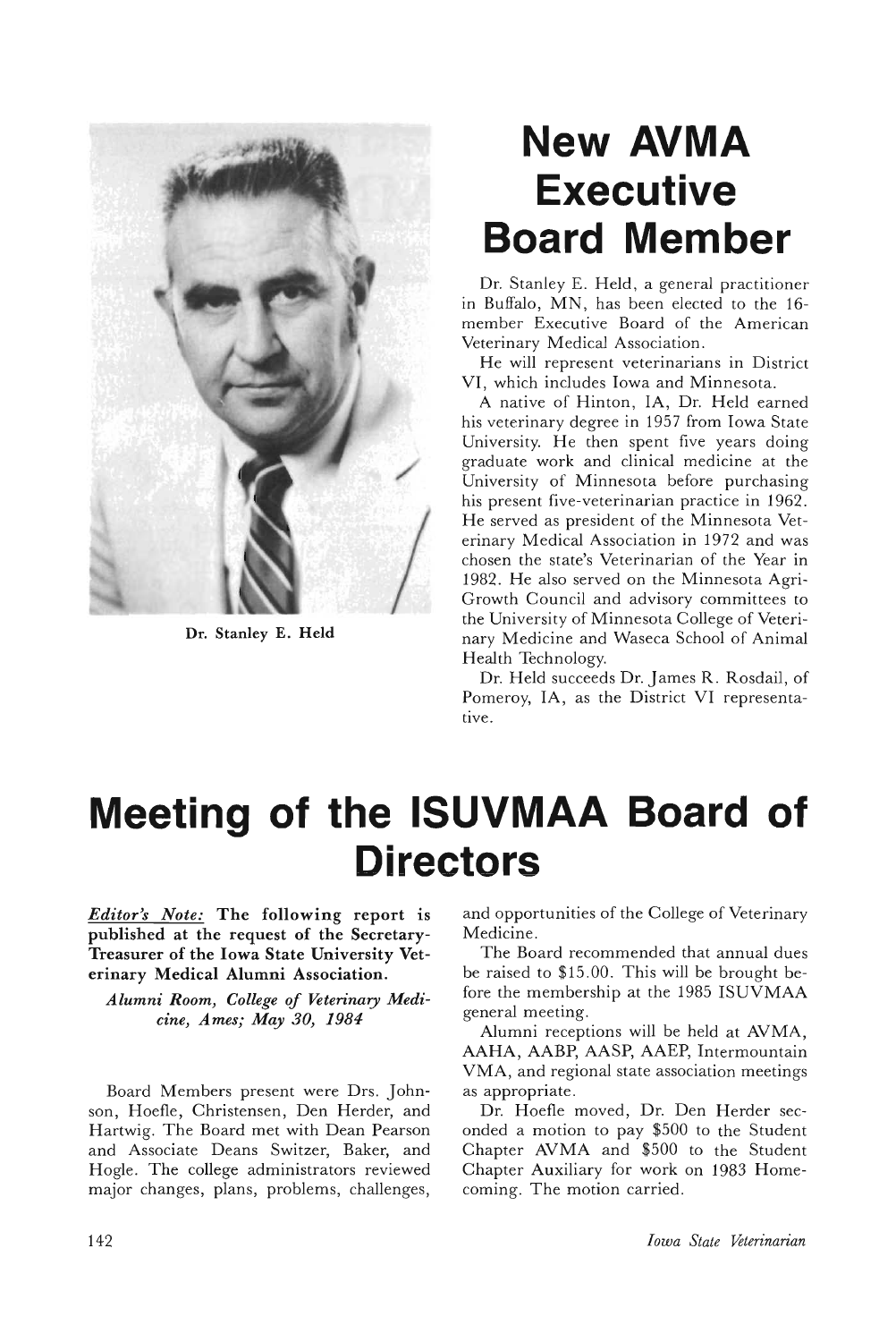Dr. John Herrick will again be asked to write the Gentle Doctor publication. The board and administration of the college will be asked to submit items for this publication.

Dr. Hoefle agreed to determine who actually purchases the statues for Stange Award WInners.

ISUVMAA input into the Awards Committee was stressed.

The Board passed a motion, moved by Den

### **Class of 1934**

Stanley L. Hendricks: is the retired Director of Disease Prevention, Iowa State Department of Health. He is currently volunteering at the University of Minnesota, School of Public Health in Minneapolis, MN. He and his wife, Doris, have one daughter, Judith, and two sons, Robert and Thomas.

### **Class of 1954**

Glen E. Barrington: works in a mixed practice with Dale W. Longtin (ISD '58) and Donald D. Fick (ISU '64). Dr. Barrington is a member of the South Eastern IVMA, IVMA, AVMA and AAHA. He was past-president of the Muscatine Chamber of Commerce and is currently director of the Central State Bank, Muscatine. He and his wife, Ida, have two children, Gwen and Mark.

Edwin W. Branaman: is semi-retired in a part-time small animal practice he has owned for eight years in Danville, KY. Edwin and Bea have a son, Scott (34) and a daughter, Susan Mobley (31). Dr. Branaman has been active as a Jaycee, Kentucky VMA member, supervisor for the Kentucky Department of Agriculture (12 yr.) and an associate professor of veterinary technology at Morehead State University.

John A. Bush: is actively practicing in Flora, IN where he resides with his wife, Virginia. Their family includes two daughters, Jennifer and Jane, two sons, John and Jay, and two grandsons, Brian (4) and Jordan (3). Dr. Bush is a member of the Indiana VMA, AVMA, AASGP and AASP. He is also Herder, seconded by Christensen, that the immediate past-president of the ISUVMAA remain one year on the Board of Directors. This will be appropriately incorporated into the by-laws. The meeting adjourned at 5:30 p.m.

> Submitted and signed by: Nolan R. Hartwig, DVM Secretary-Treasurer ISUVMAA

active with the County Board of Health, School Board, and the 4-H Association.

Theodore X. Cox: practices large animal medicine with Dr. Jim Wasson (ISD '74) in Armour, SD. He and his wife, Pat, have two children, Jan (31) and Jody (27), and three grandchildren. Dr. Cox has served as city councilman and mayor, is past-president of the Interstate Veterinary Medical Association and South Dakota VMA, and is currently an elder in the Lutheran Church.

Ross DeWitt: is retired from practice and is currently a manufacturing representative for Hi Rollers, a unique grain conveyor invented by a friend of Dr. DeWitt. He and his wife, June, spend their time traveling across the United States when not at home in Worthington, MN. They have three children, Diane, Tom, and Nancy.

Wayne H. Faber: is active in a mixed practice with Ronald Severson (ISD '50) in Le Mars. Dr. Faber was past-president of the Northwest IVMA and the Le Mars Lions Club, and served as past-secretary of his church board. He is also a member of the Northwest IVMA, Northcentral IVMA, IVMA, AVMA, Interstate VMA, Minnesota VMA, Western States VMA, Elks and Masons. He and his wife, Ruth Marie, have three children, Ana Marie (25), Jay Paul (24) and Heidi Lea (15).

J. D. Francis: works in both large and small animal medicine with Dr. F. E. Trafton (ISD '60). Dr. Francis and wife, Kathie, live in Ottumwa where their daughters, Cheryl and Carla, also reside. Their son, David, lives in Hastings, NE. Dr. Francis is on the IVMA Executive Board, the Union Bank Board of Directors, and the Chamber of Commerce Board of Directors.

*Vol.* 46, *No.2*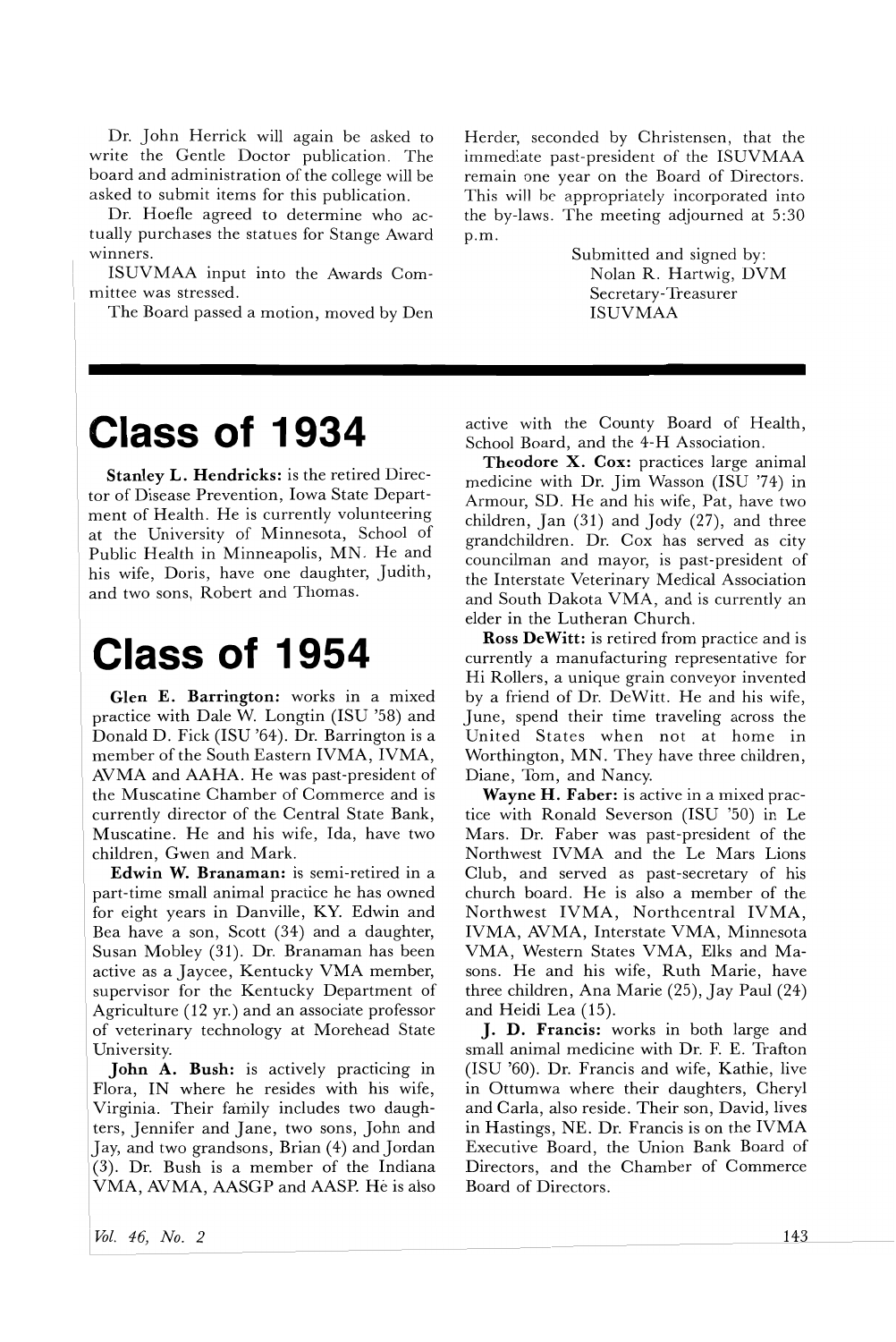Howard A. Haas: is involved with both large and small animal medicine in Huntingburg, IN. He and his wife, Audrey, have four children, Ronald (28), Nancy (26), Mark (22), and Allen (21).

John C. Haromy: is active in a small animal practice with Dr. Teresa Yoder-Reddick (Univ. of Florida '84) in Lake Wales, FL. He has served as secretary, treasurer, and president of the Ridge VMA. Dr. Haromy is a member of the Florida VMA, AVMA, AAHA, International Veterinary Acupuncture Society, American Veterinary Holistic Medicine Association, Rotary Club of Lake Wales, and the Knights of Columbus. Dr. Haromy and his wife, Barbara, have three children, Kathy (27), David (24), and Donald  $(21)$ .

E. L. Henrich: is active in large animal medicine with Drs. D. L. Drum (ISU '59) and D. M. Drum (ISU '59). Dr. Henrich is a member of the AVMA, IVMA, and AASP. He and his wife, Rita, have five children, Kathy Weiland, Sue, Ed, Tom, and Patty.

Robert M. Hensley: practices equine medicine in a solo practice in Lexington, KY. He is active in the Lexington Fencing Club and Flying Club, Amnesty International and the Central Kentucky Civil Liberties Union. He and Darrah, his wife, have eight children, Doug, Jennifer, Lisa, Joel, Scott (deceased), Tim, Todd, and Robbie (ages 30 through 7).

Merle H. Lang: is the Regulatory State Veterinarian for the State of Iowa. Prior to this position, Dr. Lang had a general practice in Davenport for 23 years. He is active in local and state associations and was past-president of the IVMA. He and his wife, Bonnie, have five children and nine grandchildren, ages 2 through 22.

Donald J. McKenna: is currently teaching and doing research at the University of Illinois Department of Veterinary Clinical Medicine. He and his wife, Kay, have five children, Marilyn (32), Marie (27, BS from ISU '79), Monica (24), Mary Jo (21, BS from ISU '84) and Mark (18). In the 30 years since graduation, he has held various offices in local and district veterinary associations and several on school and church boards. Dr. McKenna finished a Master's Degree in Veterinary Clinical Medicine in 1981 at ISU.

George W. Meyerholz: is program leader for the USDA Veterinary Medical Extension Service in Alexandria, VA. He and his wife,

who is deceased, have three children, Linda (32), Steven (30) and Larry (29). Dr. Meyerholz was an extension veterinarian in Illinois from 1963 to 1968 and in Florida from 1968 to 1981. His honors include the Florida VMA Outstanding Contributions to Veterinary Medicine (1973 and 1976), the Extension Veterinarian of the Year (1981), and current Honorary Diplomate, American College of Veterinary Preventative Medicine (1984). He has served as chairman of the JAVMA Committee on Publications (1983 to 1984) and is a frequent contributor to veterinary publications.

Allen Y. Miyahara: retired from the University of Hawaii in 1982 and is currently engaged by Norden Laboratories as field representative and consultant to Hawaii Veterinary Supplies, Inc. in Honolulu. He was preveterinary student advisor at the Univ. of Hawaii for 14 years. He is serving as executive vice-president of the Hawaii VMA and is in his fourth, four-year term as Hawaii VMA delegate to the AVMA. Dr. Miyahara and his wife, Sue, have a daughter, Tracy Allyn Miyahara.

Edward Jerome Murphy: is retired from practice in Milwaukee, WI. Dr. Murphy and his wife, Patricia, have one daugher, Laura (30), and four sons, Jim (28), Steven (27), Mike (25) and Phillip (18).

Robert J. Nelson: is active in a five-person small animal practice with Drs. G. F. Lynch (MSU '52), W. E. Hoppe (MSU '70), J. Frank (Ill '79) and M. M. Keefe (Purdue '80) in Milwaukee, WI. Dr. Nelson is a member of the Wisconsin VMA executive board, AVMA, and AAHA. He was past-president, secretary, and treasurer for the Milwaukee VMA. He and his wife, Ellen, have three sons, Kip Robert (29), Kurt William (27), and James Paul Nelson (24).

Howard C. Nicoll: is currently engaged in marketing and sales support for Agri-Sales Association in Nashville, TN. After graduation, he spent 20 years in a three-man mixed animal practice in Riceville and was very active in numerous civic organizations. He has served on various committees at both the local and state level of the IVMA. Dr. Nicoll was Director of Technical Services For Syntex Agri-Business and became president of Dellen Laboratories before his present position. He and his wife, Vivian, have six children.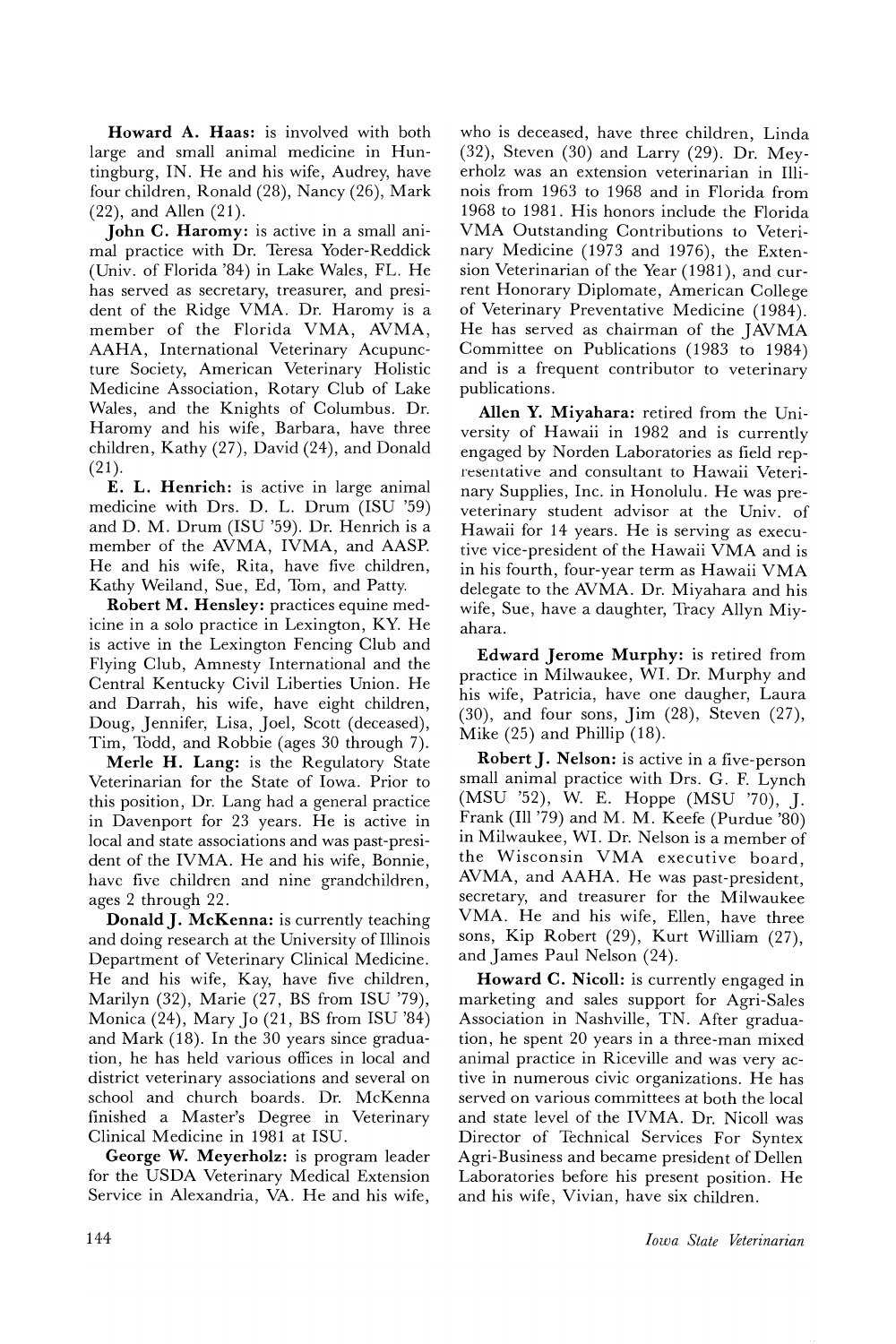Stanley Charles Romans: has practiced small animal medicine in Mason City since graduation. He and Patricia, his wife, have two daughters, Beth Ann and Cathy Sue, and one son, John Stan Romans.

Conrad S. Steiner: practices small animal medicine in Lexington, KY. He has held all offices in both the Central Kentucky VMA and Central Kentucky Small Animal VMA. He also belongs to the Kentucky VMA and AVMA. Dr. Steiner served as deacon elder, and has been head usher for 15 years at the second Presbyterian Church in Lexington. He and Betsy, his wife, have two children, Linda (21), and David (19).

Lee G. Sutherland: is retired from the USDA. He and his wife, Evelyn, have four children, Donna (33), Jim (31), Linda (29), and Jerry (27).

Kenneth L. Turner: is president of the Pre-Mix Manufacturing Company in Forreston, IL. He is the director of the Forreston County Mutual Insurance Company and is a member of the Lions Club and the AVMA. He and his wife, Fay, have seven daughters and two sons.

Vincent A. Votteler: is employed as a foreign animal disease diagnostician, brucellosis epidemiologist with the Veterinary Services Division of APHIS, USDA. He and Pauline, his wife, live in Pierre, SD. They have two daughters, Vicki Dammogard (24), and Jane Salmon (21).

Dale K. Welbourn: is active in a large animal practice with partner Dr. Dale R. Jensen (ISU '78). Dr. Welbourn and his wife, Norma Jean, have two daughters, Lona Krutzfeldt (24), and Nancy (21).

### **Class of 1964**

Phyllis C. (Beck) Burch: runs a mixed practice in Hillsboro, Wisconsin. She is married to Donald Burch, and they have four children: Valerie (18), June (17), Blanche (15), and Bill (12). Dr. Burch's activities include Coulee Region, Wisconsin State, AVMA, and AABP.

Nolan R. Hartwig: is an Extension Veterinarian at Iowa State University. He has two sons: Robert (19) and Brad (13). Dr. Hartwig is a member of several organizations including AVMA, IVMA, AABP, and AASGP. He previously operated a private practice in Perry, Iowa. In 1973 Dr. Hartwig earned a Master of Science Degree at Ohio State. He was an extension veterinarian at Ohio State from 1973-1983 and has been Diplomate to the American College of Veterinary Preventative Medicine.

Larry Hauptmeier: is active in a large animal practice with associate Dr. Robert Larson (ISU '74) in Overton, Nebraska. He and his wife, Phyllis, have four children: Becky (18), Tyler (14), Sara (13), and Beth (11). Dr. Hauptmeier is a member of AVMA, NVMA, and District VI local NVMA.

Bernard R. Hecht: practices small animal medicine with Dr. Mark Shackelford (OK State U '82) at Hecht Veterinary Clinic in Tulsa, Oklahoma. He has two children: Jason (15) and Brielle (8). Dr. Hecht belongs to AVMA and OVMA and is president of the local SPEBSQSA chapter.

Clair L. Henke: is involved in industrial research. He and his wife, Irene, have two sons: Alan (16) and Andrew (15). Dr. Henke is a member of AVMA, AASP, AABP, and AAIV. Since graduation he has participated in several activities. From 1964-65 he was in large animal practice in Iowa. From 1965-68 he was a meat inspector, and from 1968-71 he attended graduate school at the Univ. of Minn. In 1972 Dr. Henke practiced large and small animal medicine in Minnesota. From 1972-77 Dr. Henke was involved in research and development for Burrough Wellcome, and from 1977 to the present he does research and development for Upjohn.

Leland F. Hodoval: practices small animal medicine with Dr. Ronald E. Hodoval (ISU '56) in Evansville, IN. He and his wife, Judith, have three children: Dana (21), Kristin (18), and Wendy (15). From 1964-66, Dr. Hodoval was active in the US Army. In 1968 he earned an MS Degree, and in 1971 he earned a PhD, both at the University of Missouri. As he practices, Dr. Hodoval has held various local and church offices.

Dennis D. Jorgenson: is a dairy practitioner in Norwood, MN, with associate Dr. Jim Esselmann (Minn '83). Dr. Jorgenson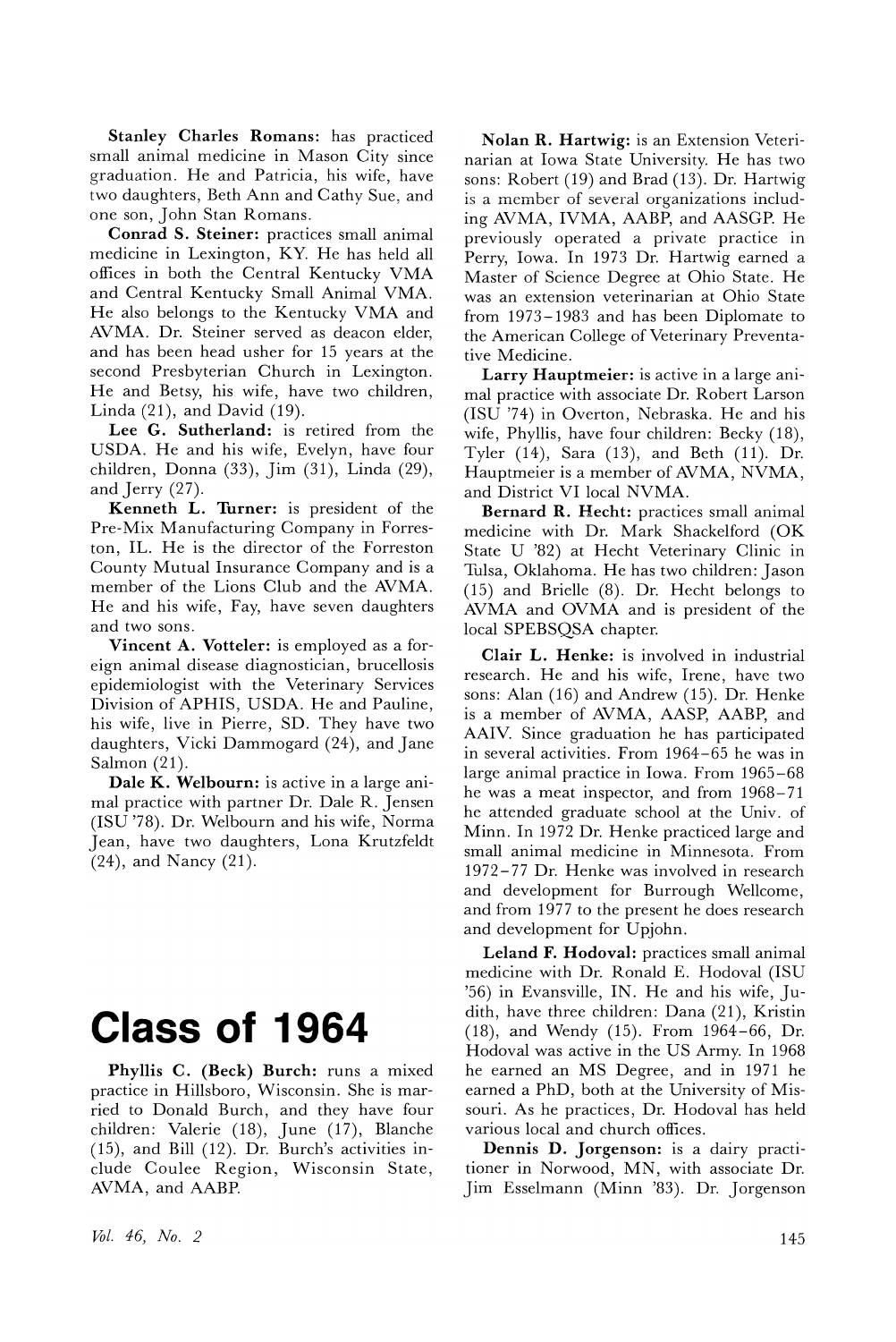and his wife, Lois, have three children: Wayne (16), Jennifer (13), and Rebecca (7).

**John D. Lanz:** practices large animal medicine with Dr. Gary W. Leach (KSU '77) at Bassett Veterinary Clinic in Bassett, NE. He and his wife, Peggy, have two sons: Tom (28) and Mike (26). They have a grandson named Jesse.

**Richard Larsen:** practices predominantly dairy medicine in a mixed practice with associates Dr. D. E. Johnson (MN '57), Dr. S. A. Allenstein (Purdue '79), and Dr. F. J. De-Graves (MSU '83). He and his wife, Ann, have five children: Cathy (senior at St. Norbert College), Tom (sophomore at St. Norbert College), Mary (high school senior), Kris (high school junior), and Betsy (eighth grade). Dr. Larsen is a member of the local, state, and national veterinary organizations and AABP. He is a high school freshmen religious education instructor and the local school board treasurer.

**Arthur R. Lemley:** is active in a mixed practice with Dr. Mark D. Carlson (ISU '73) and Dr. Thayer C. Hoover (ISU '82). Dr. Lemley and his wife, Mary, have three children: Leslie (18), Ann (16), and Amy (13).

**Robert H. McLain:** practices at Addison Animal Hospital, a small animal practice in Addison, IL. He and his wife, Linn, have two daughters: Leslie (21) and Kerry (19). Dr. McLain is a member of the AVMA, Chicago Veterinary Medical Association, and the Illinois State Veterinary Medical Association.

**David D. Nighswonger:** is active at West Sioux Veterinary Clinic, a mixed practice in Hawarden, IA. His partner is Dr. Richard Johnson (ISU '81). He and his \vifc, Connie, have two sons: Barton (18) and Benton (15). Dr. Nighswonger served in the US Army from 1964-1966. He is a member of American Association of Swine Practitioners and AVMA.

**Virgil M. Petty:** practices small animal medicine in Pekin, IL. He and his wife, Pat, have two children: LeAnn (22 - Stephen College) and  $\text{Iay } (19-\text{Iowa State})$ . Dr. Petty is a member of the local, state, and national AVMA. Other activities include Auction Chairman of the American Business Club, Board of Directors of Pekin Memorial Hospital, and United Way Board.

**William J. Quinn:** is presently involved in Veterinary Diagnostic Medicine. He and his wife, Jane, have a daughter, Anne Elizabeth (18), and a son, Paul William (15). After graduation Dr. Quinn did an internship in large animal medicine at the Univ. of Minn.  $(1964 - 65)$ , and was an instructor at the large animal clinics there from 1965-69. Subsequent to that, Dr. Quinn was a Veterinary Diagnostician at the Montana Veterinary Diagnostic Lab from 1969-79. From 1979 to the present he has been the director of the Diagnostic Lab. Other activities include diplomate of the ACVP 1980, Montana Board of Veterinarians 1984, and member of the AVMA and Montana Veterinary Medical Association.

**Jeptha F. Randolph, Sr.:** has operated a mixed private practice in Mechanicsville, lA, since 1964. Hc and his wife, Joann Mae, have seven children: Ritchie (29), Monica (27), Victor (26), Mellody (25), Jeptha (23), Madonna (21), and Paul (19). They also have two grandchildren: Shane and Katherine. Dr. Randolph is a member of the local, state, and national veterinary associations. He also belongs to the Commercial Club, Lion's Club, and Lincoln Community School Board. He owns and operated Doc and Jo's Restaurant and Lounge in Mechanicsville. His hobbies include hunting, fishing, and farming.

**Lester J. Reschly:** has been active in a small animal practice in Columbia, MO, since 1969, where he and six others operate three facilities. His associates are Dr: Jack R. Horton (Missouri '57), Dr. John S. Williams (Missouri '72), Dr. Patricia Leudders (California '65), Dr. Burton G. Schauf (KSU '81), Dr. Mark Parchman (Missouri '84), and Dr. Jean Wright (Missouri '84). Dr. Reschly's wife, Shirley, is a homemaker, and they have three children: Deborah  $(31 -$ travel agent), Jason (28-lawyer and CPA), and Jolene (19-college student). Dr. Reschly has worked in mixed practices in Farragut, lA, and Red Oak, IA. He earned a Master's Degree of Veterinary Physiology at the University of Missouri in 1968. Active in several organizations, Dr. Reschly is a member of IVMA, MVMA, and AVMA. He has been vice-president and president of West Central MVMA, member of the Dean's Advisory Committee MVMA, Small Animal Committee of the MVMA, Animal Technician Committee of the MVMA, vice president of Central Missouri Humane Society, finance chairman of St. Andrew's Lutheran Church,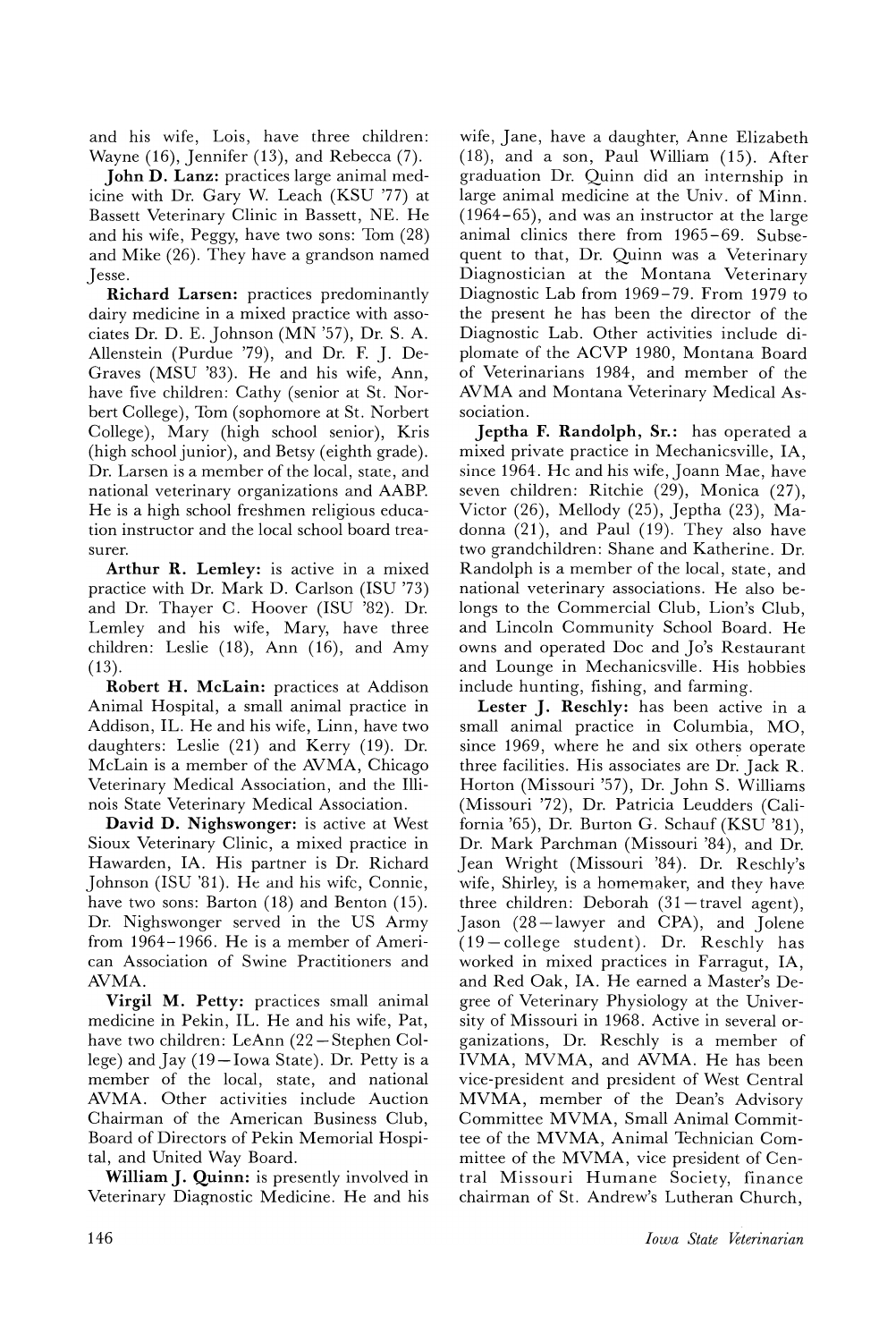president of the Missouri Sheep Producers (1981-83), and a member of the Governor's Advisory Council on Agriculture (1981 present).

Keith Rolston: practices at Sheldon Veterinary Clinic, a six-person mixed practice (85 % large, 15 % small). His associates include Dr. Ko Fertig (ISU '57), Dr. K. J. Groninga (ISU '62), Dr. D. A. Seehusen (ISU '74), Dr. Don R. Hemerson (ISU '52), and Dr. Don R. Hemerson II (ISU '76). Dr. Rolston and his wife, Janice, have four children: Kecia (19-Northwestern College), Liesl (18-high school senior), Marni (14-high school freshman), and Nathan (13-seventh grade). Dr. Rolston has been secretary of the Interstate Veterinary Medical Association in Sioux City, lA, for 12 years. He is also the president-elect of this association and is on the executive board of the Iowa Veterinary Medical Association. Dr. Rolston is presently a member of the Practice Management Committee (IVMA) and the Nomination Committee (IVMA).

Norman P. Shipherd: practices small animal medicine at High Ridge Animal Hospital in High Ridge, MO. He and his wife, Dr. Wendy Fagan, have a daughter, Stacy Lynn. Dr. Shipherd is a member of the Greater St. Louis Veterinary Medical Association in which he has been a committee and board member. He also belongs to the Missouri State Veterinary Medical Association and to AVMA.

James W. Sievers: is active in a mixed practice in Slater, lA, with his brother, Dr. Donald W. Sievers (ISU '73). He and his wife, Marigrace, have three children: Scott (24), Lori (21), and Beth (19).

Patrick J. Smith: is an equine and small animal practitioner at Indian Creek Veterinary Hospital in Cedar Rapids, IA. He and his wife, Claire, have two children: Matthew (16) and Michelle (13). Dr. Smith's activities include president of the Kiwanis club and member of the All Iowa Fair Board. He is also an associate instructor at Kirkwood Community College.

Phillip Standley: is practicing small animal medicine with Dr. James Spurgeon (Ohio State '52) and Dr. Barry Zonkel (Ill. '64) in Bourbonnais, IL. He and his wife, Donna, have four children: Lori (19), Jill (16), Alan (10), and Kara (8). Dr. Standley is a member of the AVMA, IVMA, and AAHA. He is a Rotary president and serves on his church

vol. 46) *No.2*

board.

James A. Sweeney: works at Bloomington Veterinary Hospital, a small animal practice in Bloomington, MN, with associates Dr. William H. Sweeney (ISU '67), Dr. Mark Prochaska (ISU '80), Dr. Mike Westfall (ISU '79), Dr. Deane McCale (ISU '81), Dr. Marcia Whited (ISU '84), Dr. Richard Cleary (MN '76), and Dr. Kristine Roe (ILL. '76). Dr. Sweeney and his wife, Judith, have one daughter, Kathleen (19). He is a member of several organizations including AAHA, AVMA, and MVMA. He serves on the Advisory Board of Health in Bloomington and on the Advisory Board of HHT program.

Daryl C. Thake: works in industrial pathology. He and his wife, Janice, have two daughters: Lisa (18) and Jill (14). Dr. Thake is a member of AVMA, Phi Zeta, Sigma Xi, International Academy of Pathology, and the Society of Toxicologic Pathologists. He is also a diplomate the of the American College of Veterinary Pathologists.

Arlen V. Zierke: is a Veterinary Consultant specializing in swine in Hubbard, IA. He and his wife, Sana, have three sons: Eric (21), Borge (19), and David (18). Dr. Zierke was the senior partner in a three-man general practice until 1983. He is now conducting a single-man specialty consultation practice with the majority of his time spent with a swine breeding company.

### **Class of 1974**

David Eich: practices small animal medicine with David Gunderson (ISU '83) in Sunrise, FL. Dr. Eich and his wife, Carol, have two children, Dustin  $(6)$  and Jarrod  $(5)$ .

Mike Miller: is in a mixed practice, predominantly large animal, with Rick Runyon (ISU '71). After graduating, Dr. Miller served as a volunteer in the Peace Corps in Brazil until 1975. He then worked in a mixed practice in Waukon and moved to Chariton in 1976, where he now resides. He is a member of the South Central IVMA, IVMA, AVMA, is active in the Jaycees and as a local 4-H leader. He and his wife, Linda Kay (ISU '73), have two children, Ryan (4) and Barry (1).